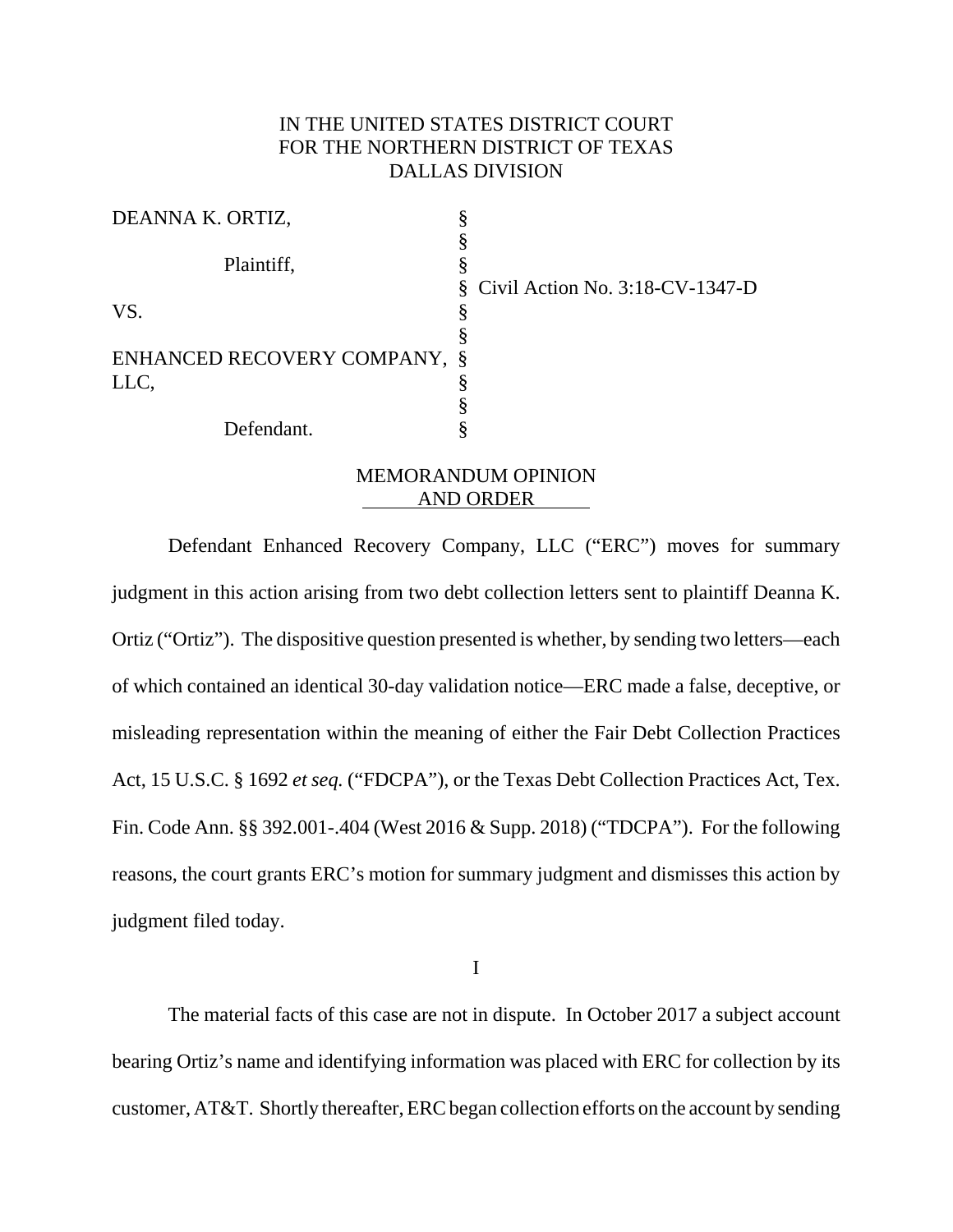letters and attempting to reach Ortiz by phone.

Two of the letters that ERC sent to Ortiz in connection with its collection efforts are the subject of the instant lawsuit. The first letter, sent by ERC to Ortiz in October 2017 (the "October 2017 letter"), "provided the language required under § 1692g of the FDCPA, including the portion: 'Unless you dispute the validity of the debt, or any portion thereof, within thirty (30) days after your receipt of this notice, the debt will be assumed valid by us.'" Compl. ¶ 12. The second letter, sent by ERC to Ortiz in February 2018 (the "February 2018 letter"), was "substantially similar" to the October 2017 letter and included an identical § 1692g validation notice. *Id.* at ¶ 15. The February 2018 letter was the last collection effort that ERC made on the subject account.

Ortiz sued ERC in May 2018, alleging that ERC violated the FDCPA and the TDCPA as a result of the "conflicting information evident in both letters." Compl. ¶ 17. ERC now seeks summary judgment on Ortiz's claims. Ortiz opposes the motion.

II

ERC is moving for summary judgment on claims for which Ortiz will have the burden of proof at trial. Because Ortiz will have the burden of proof, ERC's burden at the summary judgment stage is to point the court to the absence of evidence of any essential element of Ortiz's claim. *See Celotex Corp. v. Catrett*, 477 U.S. 317, 323 (1986). Once it does so, Ortiz must go beyond her pleadings and designate specific facts demonstrating that there is a genuine issue for trial. *See id.* at 324; *Little v. Liquid Air Corp.*, 37 F.3d 1069, 1075 (5th Cir. 1994) (en banc) (per curiam). An issue is genuine if the evidence is such that a reasonable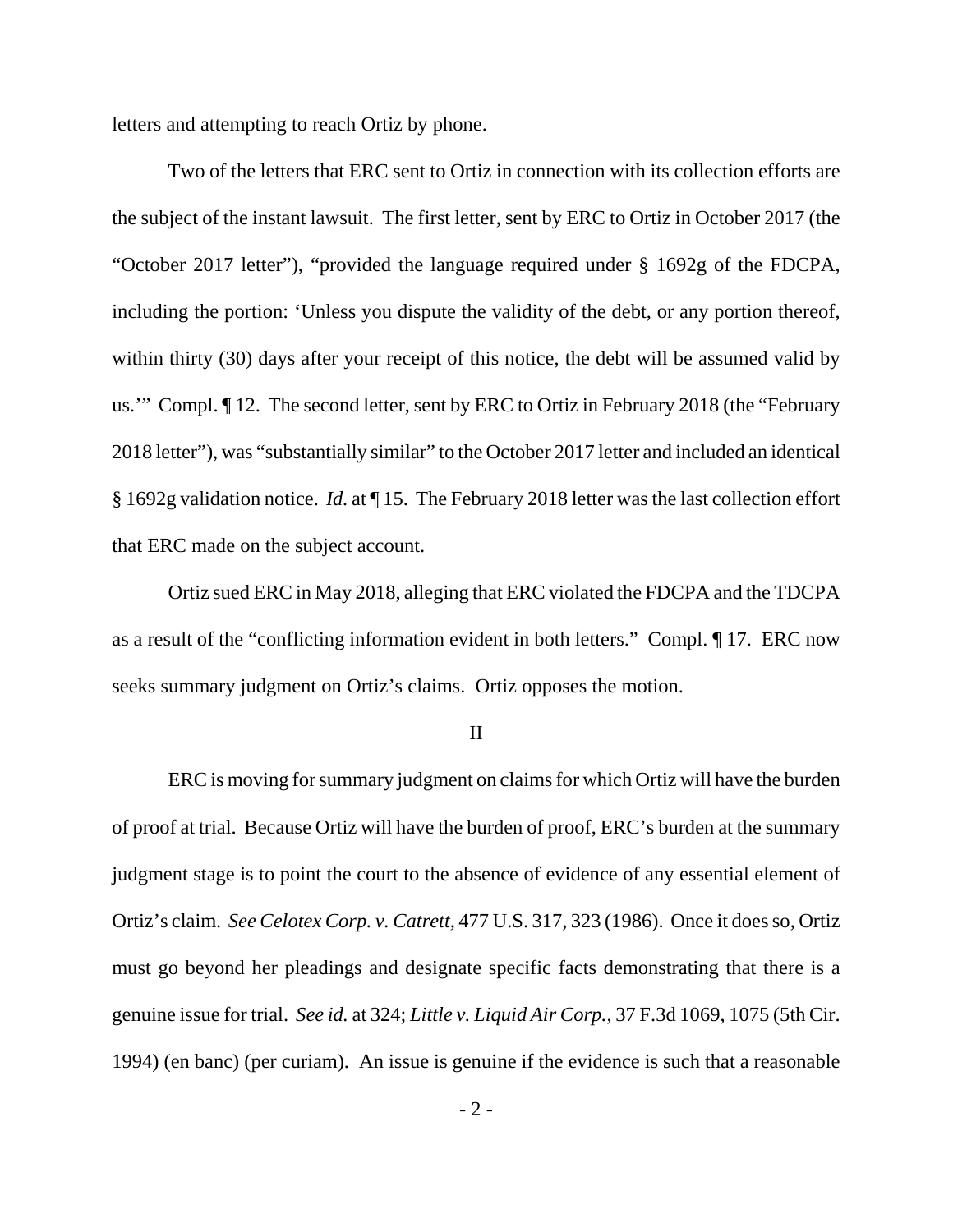jury could return a verdict in Ortiz's favor. *See Anderson v. Liberty Lobby, Inc.*, 477 U.S. 242, 248 (1986). Ortiz's failure to produce proof as to any essential element of the claim renders all other facts immaterial. *TruGreen Landcare, L.L.C. v. Scott*, 512 F.Supp.2d 613, 623 (N.D. Tex. 2007) (Fitzwater, J.). Summary judgment is mandatory where Ortiz fails to meet this burden. *Little*, 37 F.3d at 1076.

#### III

The court turns first to the question whether ERC, by sending two debt collection letters with 30-day validation notices, made a false, deceptive, or misleading representation that is actionable under the FDCPA or the TDCPA.

#### A

"The purpose of the [FDCPA] is to 'eliminate abusive debt collection practices by debt collectors, to insure that those debt collectors who refrain from using abusive debt collection practices are not competitively disadvantaged, and to promote consistent State action to protect consumers against debt collection abuses.'" *McMurray v. ProCollect, Inc.*, 687 F.3d 665, 668 (5th Cir. 2012) (quoting 15 U.S.C. § 1692(e)).

> Debt collectors are required, within five days of the initial communication regarding a debt, to provide consumers with a written notice that contains this information: (1) "the amount of the debt"; (2) "the name of the creditor to whom the debt is owed"; (3) a statement that unless the consumer "disputes the validity of the debt" within 30 days, the debt collector will assume the debt is valid; (4) a statement that if the consumer notifies the collector that the consumer is disputing the debt in writing within the 30 day period, "the debt collector will obtain verification of the debt [from the creditor] . . . and a copy of [the] verification  $\dots$  will be mailed to the consumer"; and (5) "a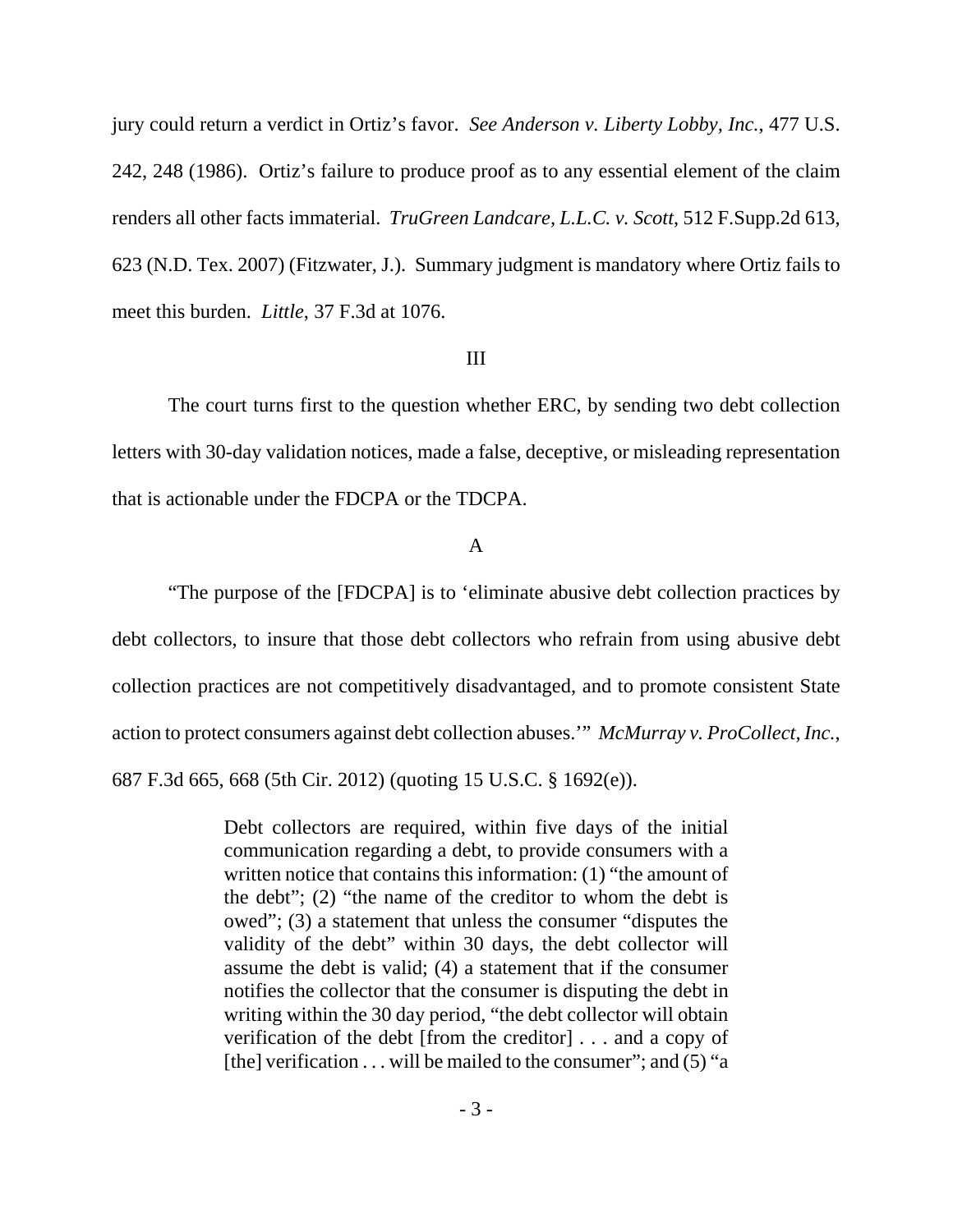statement that, upon the consumer's written request," the debt collector will give the consumer "the name and address of the original creditor, if different from the current creditor."

*Id.* (quoting 15 U.S.C. § 1692g(a)). "This required notice is often referred to as the 'validation notice.'" *Koesler v. Beneficial Fin. I, Inc.*, 267 F.Supp.3d 873, 884 (W.D. Tex. 2016) (quoting *Garcia-Contreras v. Brock & Scott, PLLC*, 775 F.Supp.2d 808, 812 (M.D.N.C. 2011)).

If the consumer does not notify the debt collector within 30 days that the debt is disputed, "the collector may assume the debt to be valid." *Mahon v. Credit Bureau of Placer Cty. Inc.*, 171 F.3d 1197, 1202 (9th Cir. 1999) (quoting *Avila v. Rubin*, 84 F.3d 222, 226 (7th Cir. 1996); 15 U.S.C. § 1692 $g(a)(3)$ ). But "[i]f the consumer notifies the debt collector in writing within the [30]-day period . . . that the debt . . . is disputed, . . . the debt collector shall cease collection of the debt . . . until the debt collector obtains verification of the debt or a copy of a judgment[.]"  $15$  U.S.C. § 1692g(b).

"[T]o prevail on [her] FDCPA claim, [Ortiz] must prove the following: (1) [she] has been the object of collection activity arising from a consumer debt; (2) the defendant is a debt collector defined by the FDCPA; and (3) the defendant has engaged in an act or omission prohibited by the FDCPA." *Hunsinger v. Sko Brenner Am., Inc.*, 2014 WL 1462443, at \*3 (N.D. Tex. Apr. 15, 2014) (Fitzwater, C.J.) (first alteration in original) (quoting *Browne v. Portfolio Recovery Assocs., Inc.*, 2013 WL 871966, at \*4 (S.D. Tex. Mar. 7, 2013)). In her complaint, Ortiz alleges that ERC violated §§ 1692e, 1692e(2)(a), and 1692e(10) of the FDCPA by including the § 1692g validation notice in multiple debt collection letters.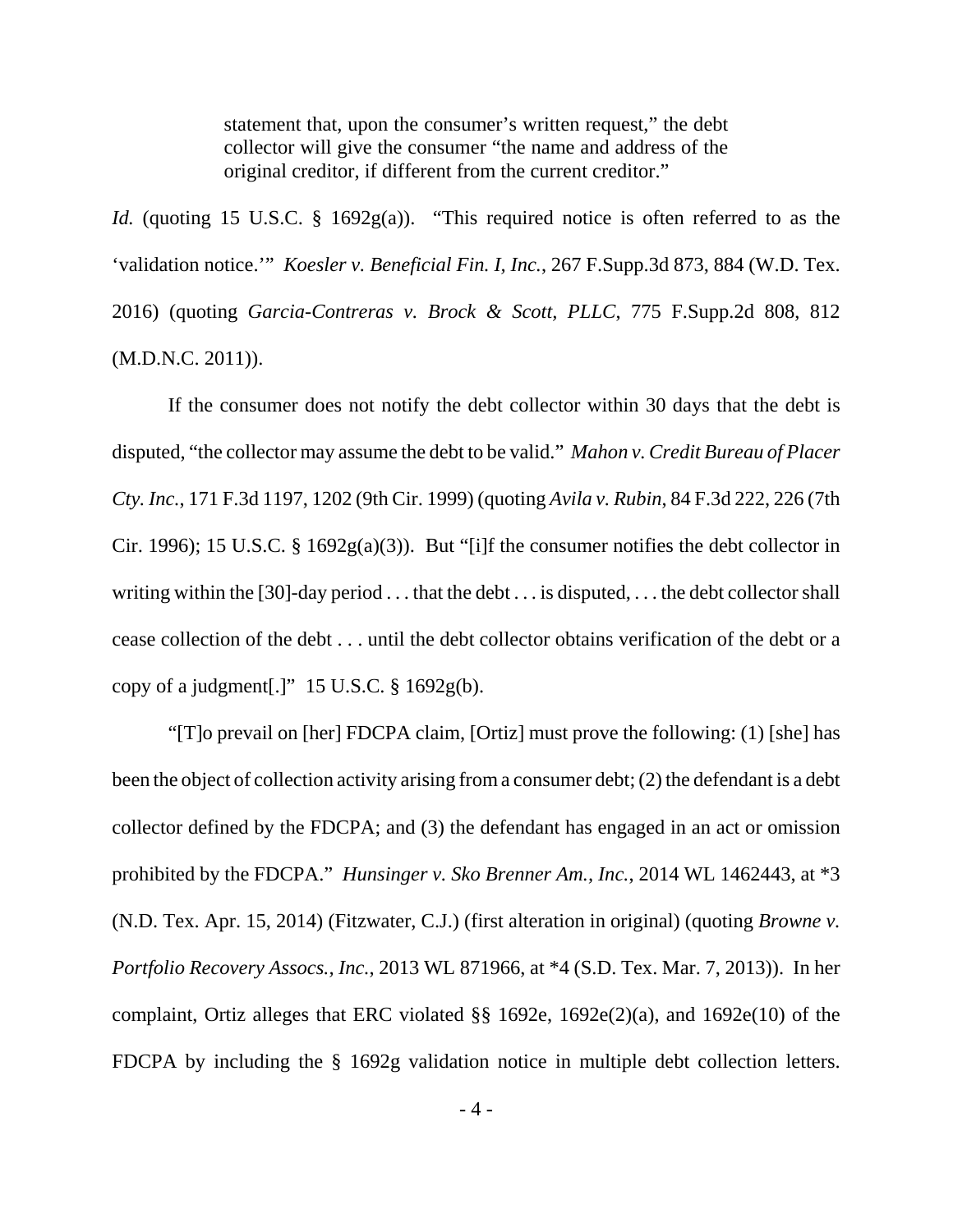Sections 1692e,  $1692e(2)(a)$ , and  $1692e(10)$  provide, in pertinent part:

A debt collector may not use any false, deceptive, or misleading representation or means in connection with the collection of any debt. Without limiting the general application of the foregoing, the following conduct is a violation of this section: . . .

(2) The false representation of . . . the character, amount, or legal status of any debt; . . .

(10) The use of any false representation or deceptive means to collect or attempt to collect any debt or to obtain information concerning a customer.

15 U.S.C. §§ 1692e(2)(a) & (10). When deciding whether a debt collection letter violates the FDCPA, the court "must evaluate any potential deception in the letter under an unsophisticated or least sophisticated consumer standard." *Goswami v. Am. Collections Enter., Inc.*, 377 F.3d 488, 495 (5th Cir. 2004). "That is, . . . [the court] must assume that the plaintiff-debtor is neither shrewd nor experienced in dealing with creditors." *Id.* "At the same time [the court] do[es] not consider the debtor as tied to the very last rung on the intelligence or sophistication ladder." *Id.* (internal quotation marks and alteration omitted).

B

ERC does not dispute that Ortiz is the object of collection activity arising from a consumer debt (the first element of Ortiz's FDCPA claim) or that it is a debt collector within the meaning of the FDCPA (the second element). Instead, ERC contends that, as a matter of law, sending two sequential letters with a § 1692g validation notice does not violate the FDCPA (thus disputing the third element). Ortiz responds that ERC violated the FDCPA by including the 30-day validation notice in the February 2018 letter because the second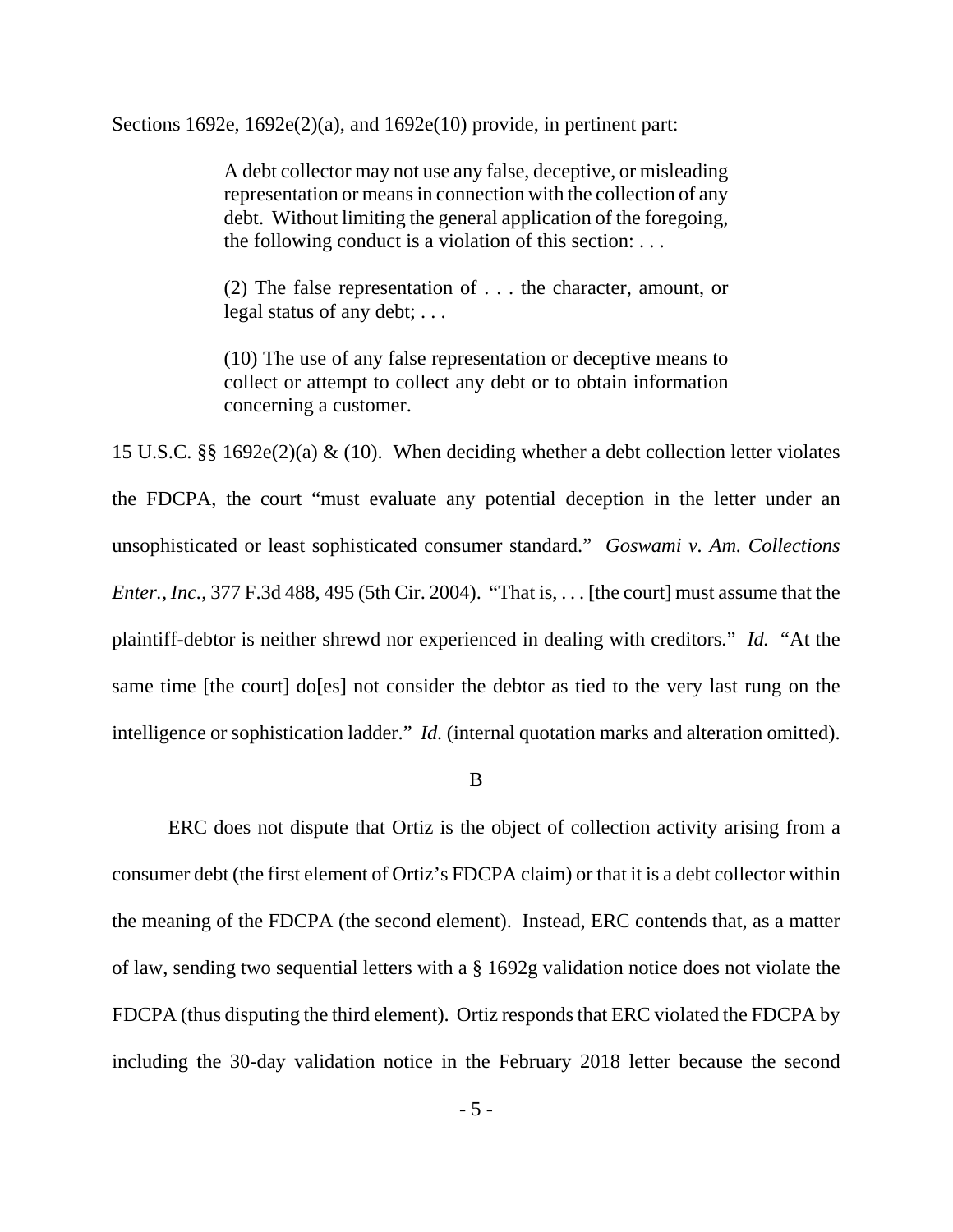validation notice renders the language of the October 2017 letter "literally false," P. Br. 3, and the February 2018 letter misrepresented Ortiz's lawfully available rights because ERC was not obligated to honor the validation period in the second collection letter.

Although the Fifth Circuit has not addressed the precise issue before this court, several federal district courts have analyzed whether a debt collector violates the FDCPA by sending a debtor two debt collection letters that contain identical 30-day validation notices, and these courts have reached different conclusions. As set forth below, the court is persuaded by the authorities that reason that such conduct does not violate the FDCPA.

The majority—and current trend—of courts confronted with the issue of sequential letters agree that a debt collector does not violate the FDCPA by sending two debt collection letters with 30-day validation notices more than 30 days apart. *See, e.g., McCray v. Deitsch & Wright, P.A.*, 343 F.Supp.3d 1209, 1217 (M.D. Fla. 2018) (collecting cases and holding that debt collector did not violate § 1692e(10) by sending debtor two identical collection letters with 30-day validation notices); *Curry v. AR Res., Inc.*, 2016 WL 8674254, at \*2-5 (D.N.J. Nov. 4, 2016) (collecting cases and concluding that sending a second letter containing a 30-day validation notice does not violate the FDCPA by misleading or deceiving the least sophisticated debtor); *Bridges v. Performant Recovery, Inc.*, 2015 WL 8773340, at \*4 (M.D. Ga. Dec. 14, 2015) (holding that § 1692e was not violated where debt collector sent two letters with validation notices approximately one month apart because the letters were "not false or misleading; in fact, both letters provided the required FDCPA notices and did not diminish [the debtor's] rights to dispute the debt"); *Paige v. Waukesha Health Sys., Inc.*,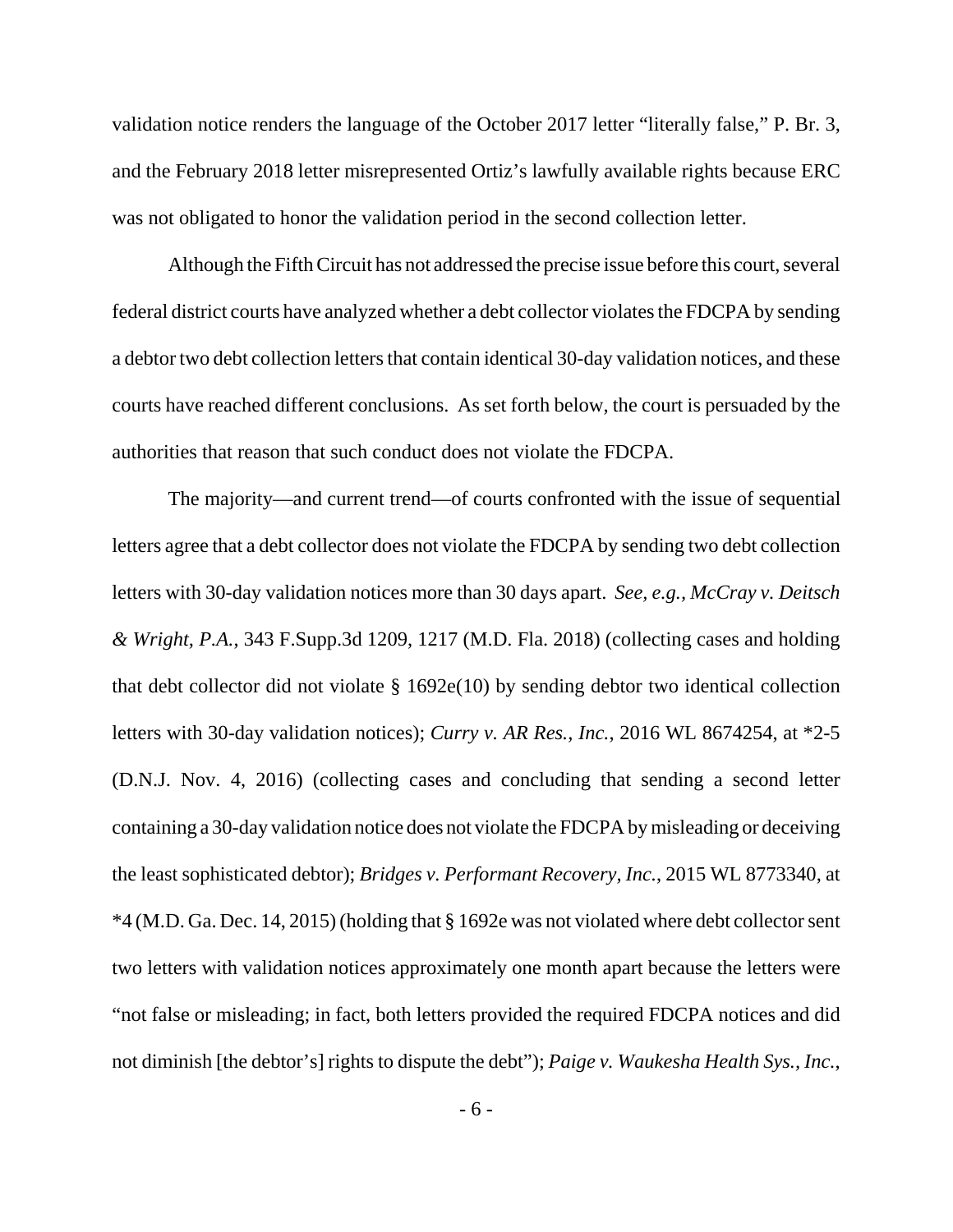2013 WL 3560944, at \*9 (E.D. Wis. July 11, 2013) (holding that §§ 1692e and 1692e(10) were not violated when debt collector sent two letters with validation notices approximately three months apart because "[t]he second validation notice, [received] after the [30]-day period required by statute expired, neither affected the validity of the first validation notice nor hampered the consumer's exercise of rights").

Courts that have reached a different conclusion have generally done so on different facts. For example, in *Maloney v. Alliance Collection Agencies, Inc.*, 2018 WL 5816375 (E.D. Wis. Nov. 6, 2018), a creditor sent a second validation notice to the debtor *within* 30 days of the first validation notice. The court declined to grant the defendant judgment on the pleadings and concluded that "when receiving the second notice, an unsophisticated consumer might be confused as to how much time remains to dispute the debt." *Id.* at \*3. Unlike the creditor in *Maloney*, in the instant case ERC sent the second notice approximately four months after the first notice. Thus the "real risk that [the creditor's] second notice could mislead an unsophisticated consumer into forfeiting her rights under the FDCPA" is wholly minimized. *Id.* at \*4. Indeed, in this case there was no risk that Ortiz could be misled into forfeiting her rights under the FDCPA because the second notice came three months after the expiration of the first notice's 30-day window.

Two other cases on which Ortiz relies, *Norton v. Wilshire Credit Corp.,* 1997 WL 33835145 (D.N.J. July 15, 1997), and *Adams v. Law Offices of Stuckert & Yates*, 926 F. Supp. 521 (E.D. Pa. 1996), involved successive debt collection letters that contained other FDCPA infirmities, *e.g.*, statements that the debt collector would take legal action within 15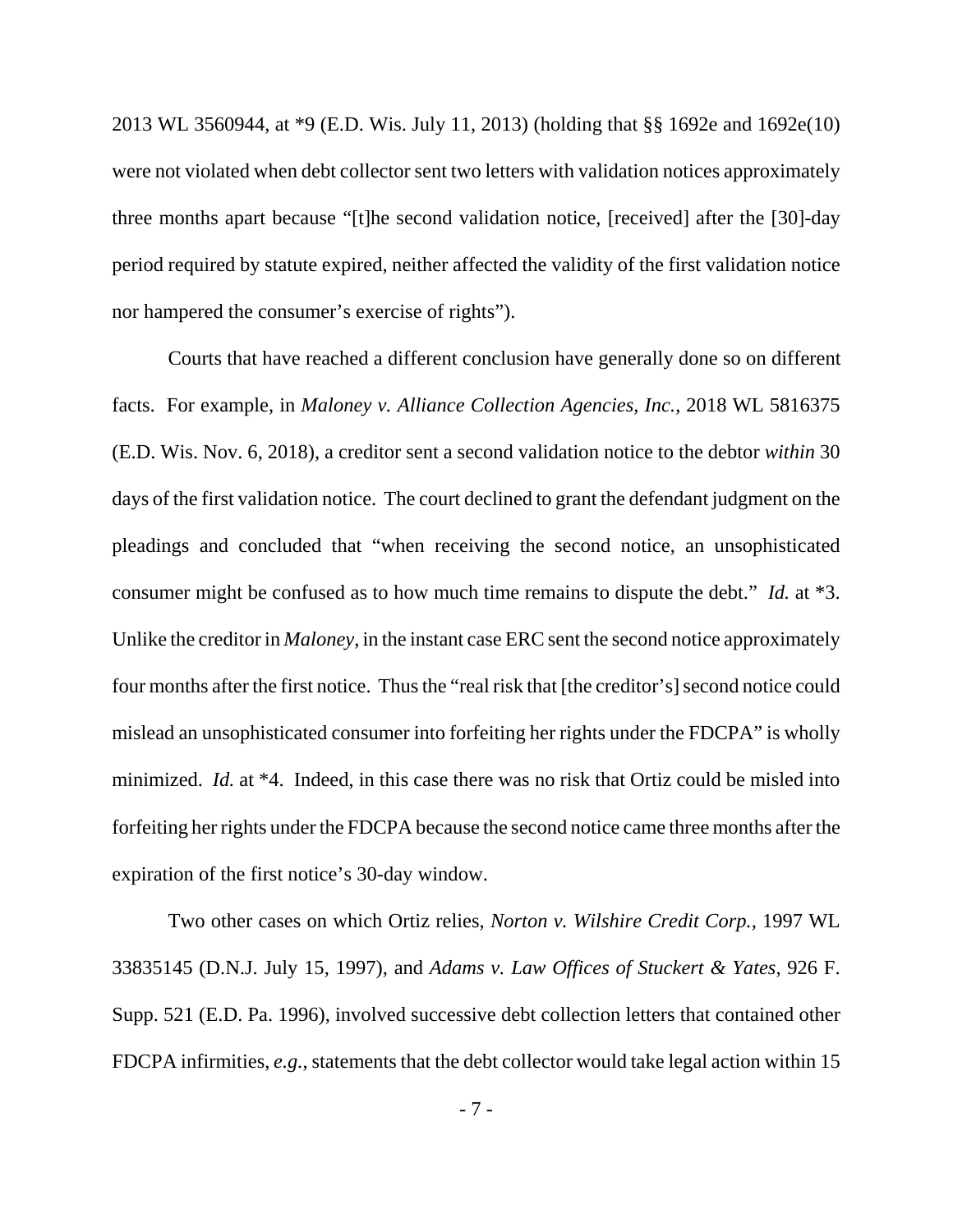days and demands for immediate payment. More recent opinions—including one in the same court that decided *Norton*—have declined to follow the reasoning of *Norton* and *Adams*. *See Curry*, 2016 WL 8674254 at \*3-4 (explaining that *Norton* and *Adams* are "distinguishable or unpersuasive," in part because they involved debt collection letters that were "laden with problematic language"); *see also Gesten v. Phelan Hallinan, PLC*, 57 F.Supp.3d 1381, 1387 (S.D. Fla. 2014) ("The Court . . . does not find *Adams* persuasive.").

One case that Ortiz cites, *Christopher v. RJM Acquisitions LLC*, 2015 WL 437541 (D. Ariz. Feb. 3, 2015), is on point and in Ortiz's favor. But the court is convinced that the greater weight of authority and general principles of law counsel against applying *Christopher*'s reasoning. In *Christopher* a debtor was sent two letters with 30-day validation notices more than 30 days apart. *Christopher* suggested that "[t]he unsophisticated debtor might have a lot of questions when he or she receives the second letter" and found a violation of § 1692e(10) as a matter of law. As ERC points out, *Christopher* is at odds with other district court cases, such as *Curry* and *Young v. G.L.A. Collection Co.*, 2011 WL 6016650 (S.D. Ind. Dec. 1, 2011), that explain that "simple 'confusion' in the colloquial sense is not legal 'confusion' as contemplated in the FDCPA." *Curry*, 2016 WL 8674254, at \*5 (quoting *Young*, 2011 WL 6016650, at \*2). The court finds the reasoning of cases like *Curry* and *Young* to be more persuasive<sup>1</sup> and applicable than *Christopher* because *Curry* and *Young* 

<sup>&</sup>lt;sup>1</sup>Curry and *Young* also engaged in a critical survey of pertinent case law, whereas *Christopher* did not. *Compare Curry*, 2016 WL 8674254, at \*2-5, *and Young*, 2011 WL 6016650, at \*2-3, *with Christopher*, 2015 WL 437541, at \*8.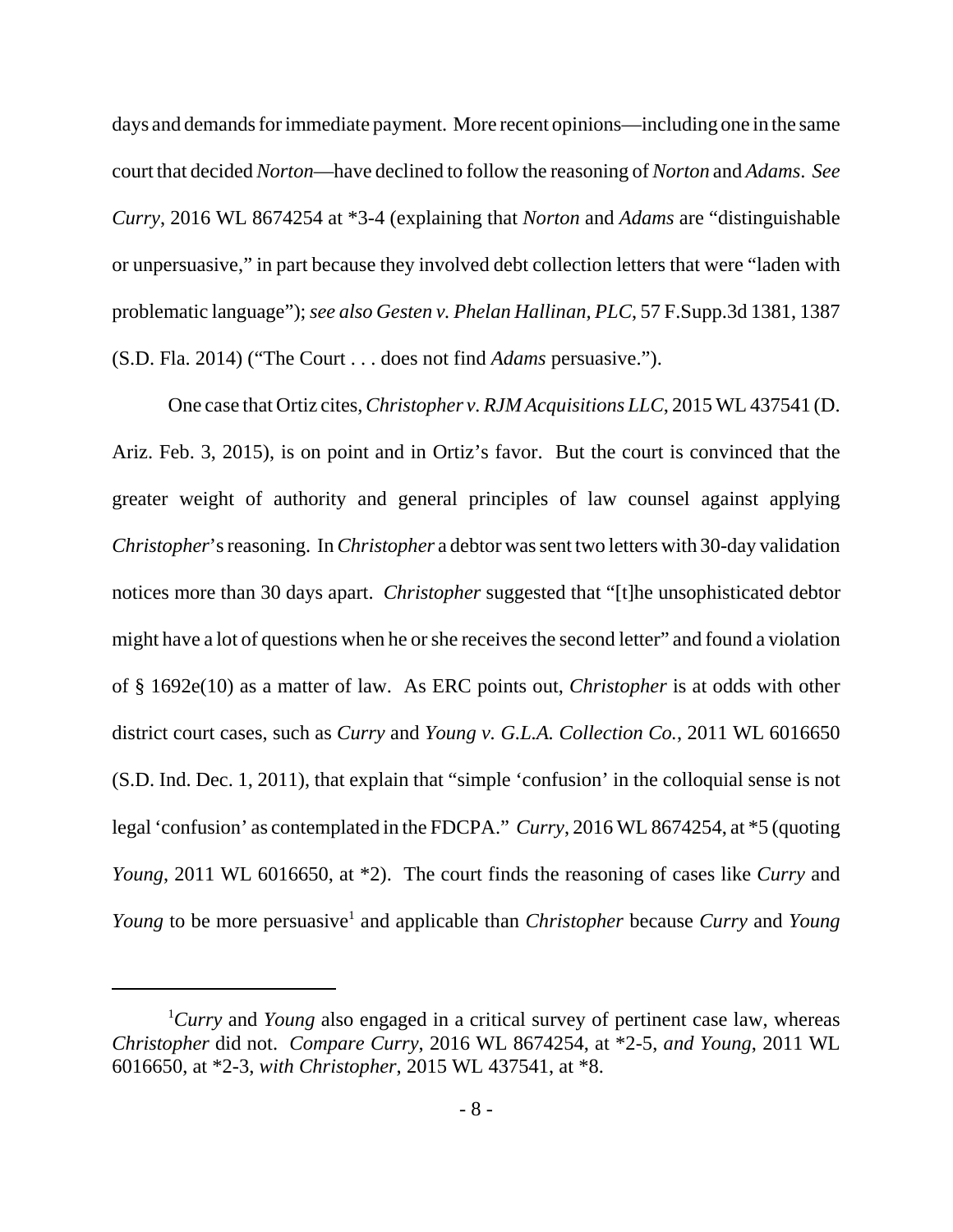recognize that a debtor's potential "litany of questions" alone "does not amount to liability under the FDCPA." *Id.* 

Although *Curry* and *Young* are not decisions of the Fifth Circuit or of a district court within this circuit, courts from within the Fifth Circuit concur that an application of the unsophisticated consumer standard does not require that any simple confusion equate to FDCPA liability. For example, in *Gomez v. Niemann & Heyer, L.L.P.*, 2016 WL 3562148 (W.D. Tex. June 24, 2016), the Western District of Texas discussed the status of FDCPA liability for false, deceptive, misleading, or confusing debt collection letters in the Fifth Circuit. *Id.* at \*4-5. *Gomez* succinctly explained that "[t]he ultimate question in [Fifth Circuit cases involving FDCPA § 1692e claims] is whether the unsophisticated or least sophisticated consumer would have been led by the debt collection letter into believing something untrue that would have influenced [her] decision-making." *Id.* at \*5. That is, to be viable, a claim under  $\S$  1692e requires more than a debtor's simple confusion.<sup>2</sup> Thus where, as here, the second debt collection letter could not have led the debtor into believing something untrue that would have influenced her decision-making, there is no violation of the FDCPA.

Further, Ortiz's reliance on *Osborn v. Ekpsz, LLC*, 821 F.Supp.2d 859 (S.D. Tex.

<sup>&</sup>lt;sup>2</sup>Stated another way, "materiality should be a requirement for any action based on § 1692e." *Gomez*, 2016 WL 3562148, at \*4 (citing *Hahn v. Triumph P'ships LLC*, 557 F.3d 755, 759 (7th Cir. 2009)). *Gomez* discusses how the "materiality standard" has developed in other circuits and how "some form of the standard appears to be taken for granted" in the Fifth Circuit. *Id.* at \*5.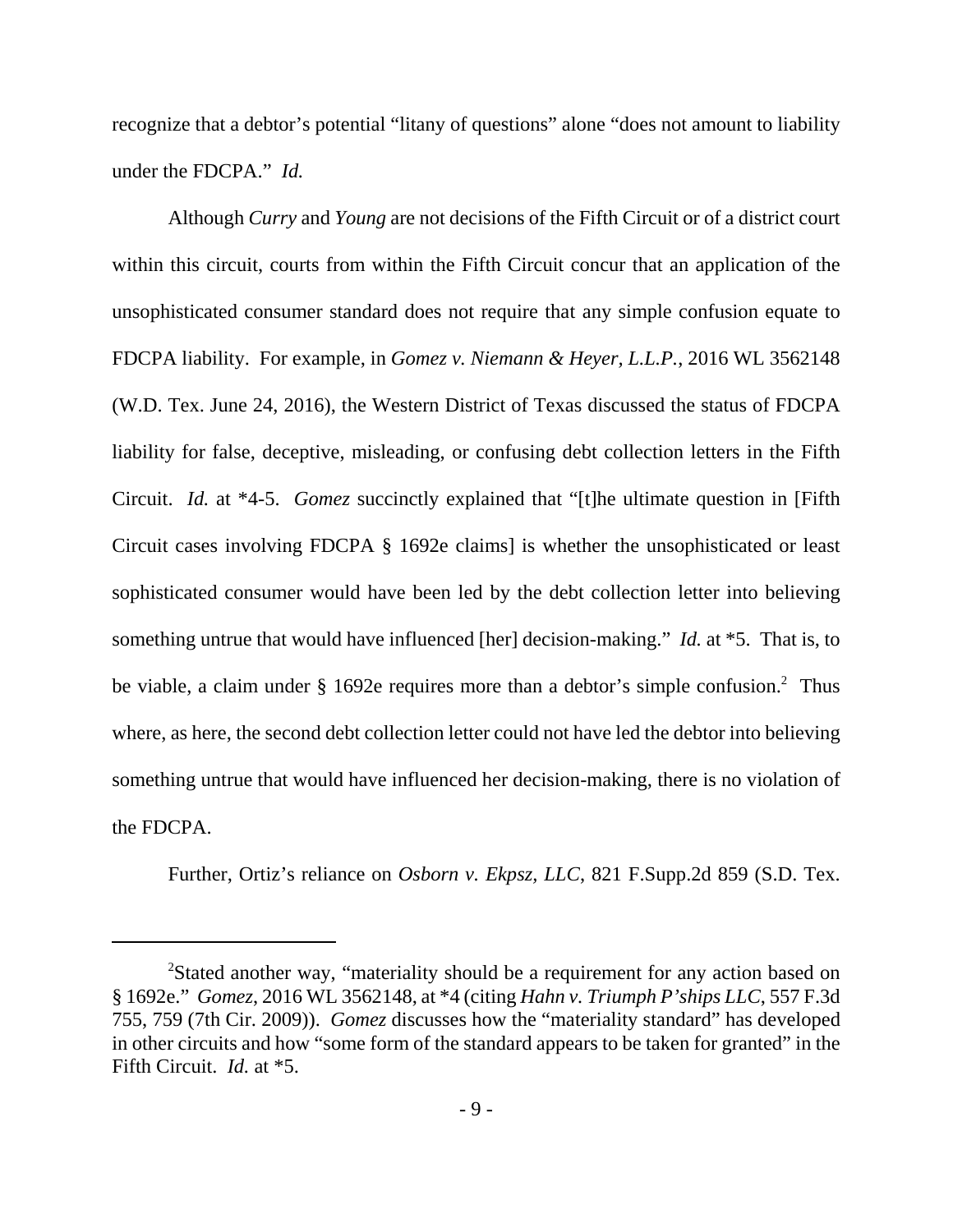2011) (Rosenthal, J.), is misplaced. Ortiz maintains that the rationale of *Osborn* should lead the court to conclude, in part, "that a misrepresentation as to a legal right is still a violation of the FDCPA even when such misrepresentation afforded a consumer *broader* protections than those *required* by the FDCPA." P. Br. 13 (emphasis in original). Yet unlike the instant case, *Osborn* involved a debt collector's misrepresentation that failed to provide information required by statute and that could have adversely affected a debtor's rights. In *Osborn* the debt collector failed to notify the debtor that she must submit a dispute notification or request for verification *in writing*. *Osborn*, 821 F.Supp.2d at 869. The debt collector argued that this omission increased the debtor's rights because, in effect, the omission meant that the debtor could make a request orally (as well as in writing). *See id.* Contrary to the debt collector's (and Ortiz's) assertion, Judge Rosenthal explained in *Osborn* that "[t]he defendant's letter *did not expand* plaintiffs' statutory rights" by omitting the "in writing" requirements of § 1692g(a). *Id.* at 871 (emphasis added). Instead, Judge Rosenthal reasoned that, without the knowledge that requests for information must be in writing, the debtor "is not simply uncertain of her rights under the statute, she is completely unaware of them." *Id.* at 870 (quoting *Grief v. Wilson, Elser, Moskowitz, Edelman & Dicker, LLP*, 217 F.Supp.2d 336, 340 (E.D.N.Y. 2002) (internal citation omitted)). In the present case there is no allegation or evidence that ERC omitted or misrepresented any requirement mandated by the FDCPA such that Ortiz was uncertain or unaware of her rights. The undisputed summary judgment evidence would only enable a reasonable jury to find that ERC sent two debt collection letters that each accurately stated all requirements set forth in § 1692g.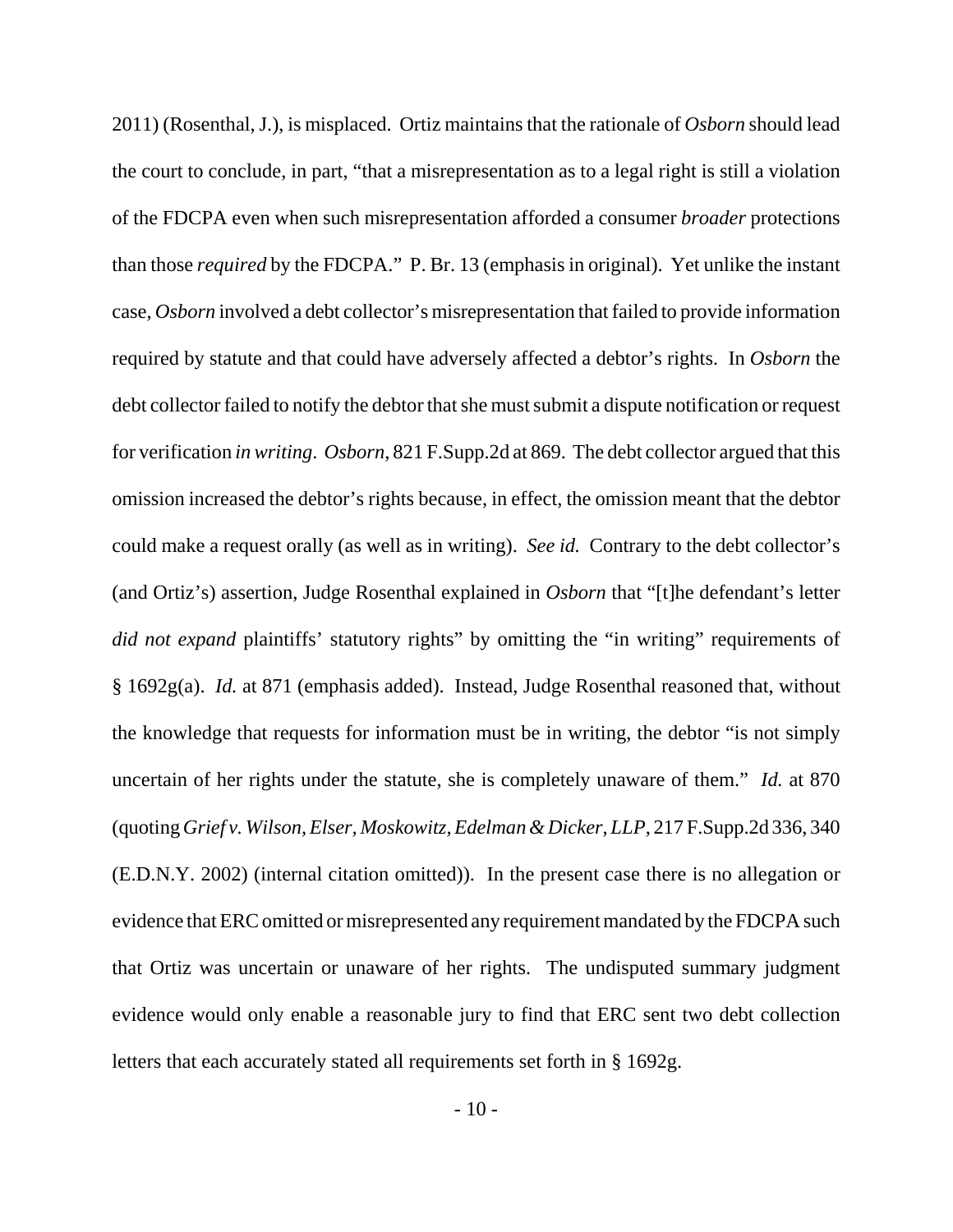Ortiz maintains that ERC's practice "has the impact of misleading consumers into believing they have a statutory right to multiple validation periods" and that this conduct "has the result of leading the unsophisticated . . . consumer to act to their detriment." P. Br. 19. The court disagrees. The court finds the reasoning of the Southern District of New York applicable and persuasive:

> Here, the two letters created no reasonable possibility of confusion in derogation of the debtor's rights. The initial letter accurately notified Plaintiff that she had [30] days from receipt of that letter in which to request validation. The second letter also described the validation period and related rights accurately. It did nothing to suggest diminution of the initial period; if anything, it re-started the period, thereby effectively extending Plaintiff's opportunity to seek validation of the debt. Nothing in the FDCPA prohibits a debt collector from giving a debtor more than the requisite 30-day validation period, and there is no evidence that Defendant took any action violative of Plaintiff's validation rights—such as by seeking to collect the debt before fulfillment of a request for debt verification—before or after delivery of the notices.

*Brenker v. Creditors Interchange, Inc.*, 2004 WL 594502, at \*2 (S.D.N.Y. Mar. 25, 2004)

(footnote omitted). ERC's mailing of a second letter to Ortiz neither "vitiated the validity of the original notice" nor constituted conduct by a debt collector that could lead an unsophisticated consumer to act to her detriment. *Id.* at \*3; *see also Curry*, 2016 WL 8674254, at \*3 ("[I]f a debt collector properly informs a debtor of her right to have the debt validated by request in the next 30 days, and then subsequently extends that time period in a second communication, the debtor's initial substantive right to dispute the debt has not been impacted or mischaracterized."). Indeed, if the second letter *did* re-start the period of time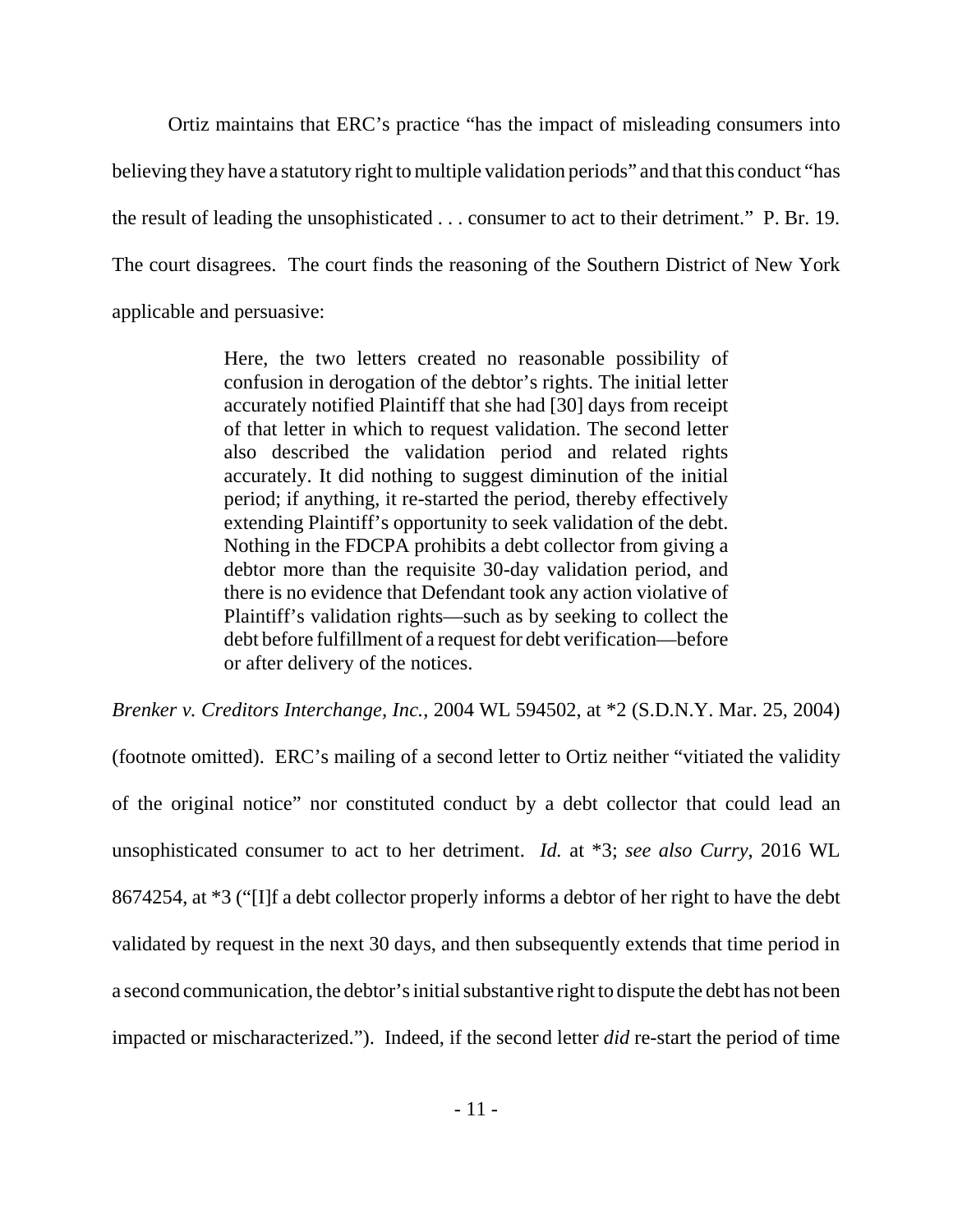that the consumer had to request debt verification, then it only enlarged the consumer's rights. And if the second letter *did not* re-start the period of time available to the consumer, then the consumer is in the same position she was before the second letter was sent—she could not feasibly take any action to her detriment in response to the second letter.

Accordingly, the court grants summary judgment in favor of ERC on Ortiz's FDCPA claims.

### C

The court reaches the same result concerning Ortiz's TDCPA claim.

Ortiz alleges that ERC violated Tex. Fin. Code Ann. § 392.304(8) by "misrepresenting the character, extent, or amount of a consumer debt," and Tex. Fin. Code. Ann. § 392.304(19) by "using [a] false representation or deceptive means to collect a debt or obtain information concerning a consumer." ERC maintains that it is entitled to summary judgment on Ortiz's TDCPA claims for the same reasons as stated *supra* § III(B), and as a result of the TDCPA's civil remedy provision.

"The conduct prohibited under the [TDCPA] is coextensive with that prohibited under the FDCPA, at least insofar as the same actions that are unlawful under the FDCPA are also unlawful under the [TDCPA]." *Gomez*, 2016 WL 3562148, at \*6 (internal quotation marks and citation omitted) (collecting cases). ERC and Ortiz both agree that the court "should look to the FDCPA interpretation to guide the resolution of [Ortiz's TDCPA] claims." P. Br. 19. Thus for the reasons described *supra* § III(B), the court grants summary judgment in